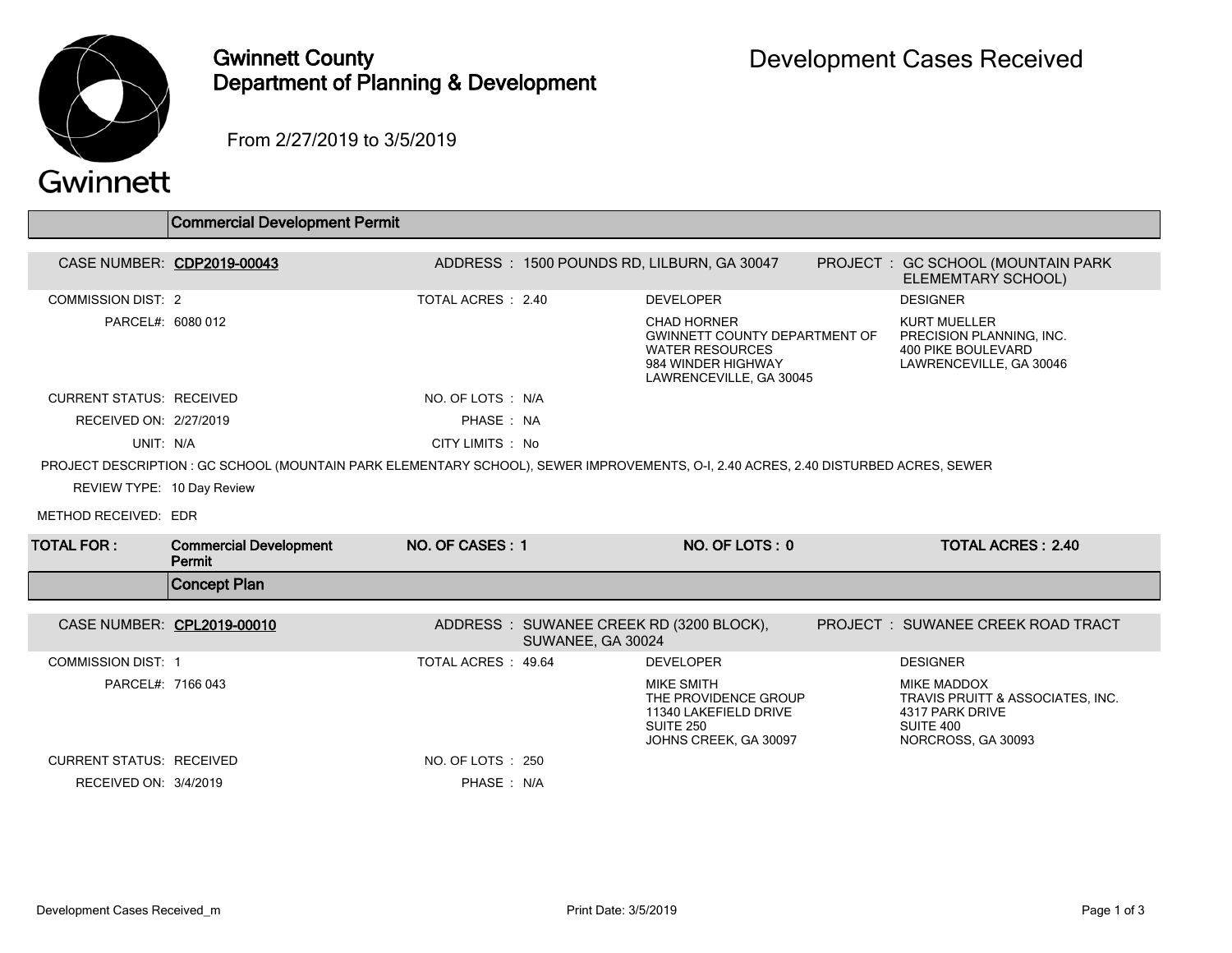### CASE NUMBER: CPL2019-00010 ADDRESS : SUWANEE CREEK RD (3200 BLOCK), SUWANEE, GA 30024

UNIT: N/A CITY LIMITS : No

PROJECT DESCRIPTION : SINGLE FAMILY SUBDIVISION, TND PER RZR2018-00017, 250 LOTS, 49.65 ACRES, SEWER

REVIEW TYPE: 5 Day Review

METHOD RECEIVED: EDR

| <b>TOTAL FOR:</b>          | <b>Concept Plan</b>                                                                                                     | NO. OF CASES: 1     |                                                               | <b>NO. OF LOTS: 250</b>                                                                           | <b>TOTAL ACRES: 49.64</b>                                                                             |
|----------------------------|-------------------------------------------------------------------------------------------------------------------------|---------------------|---------------------------------------------------------------|---------------------------------------------------------------------------------------------------|-------------------------------------------------------------------------------------------------------|
|                            | <b>Subdivision Development Permit</b>                                                                                   |                     |                                                               |                                                                                                   |                                                                                                       |
| CASE NUMBER: SDP2019-00013 |                                                                                                                         |                     | ADDRESS : SUWANEE CREEK RD (3200 BLOCK),<br>SUWANEE, GA 30024 |                                                                                                   | PROJECT : SUWANEE CREEK ROAD TRACT                                                                    |
| <b>COMMISSION DIST: 1</b>  |                                                                                                                         | TOTAL ACRES : 49.65 |                                                               | <b>DEVELOPER</b>                                                                                  | <b>DESIGNER</b>                                                                                       |
| PARCEL#: 7166 043          |                                                                                                                         |                     |                                                               | MIKE SMITH<br>THE PROVIDENCE GROUP<br>11340 LAKEFIELD DRIVE<br>SUITE 250<br>JOHNS CREEK, GA 30097 | MIKE MADDOX<br>TRAVIS PRUITT AND ASSOCIATES, INC.<br>4317 PARK DRIVE, SUITE 400<br>NORCROSS, GA 30093 |
| CURRENT STATUS: RECEIVED   |                                                                                                                         | NO. OF LOTS : 250   |                                                               |                                                                                                   |                                                                                                       |
| RECEIVED ON: 3/4/2019      |                                                                                                                         | PHASE: NA           |                                                               |                                                                                                   |                                                                                                       |
| UNIT: N/A                  |                                                                                                                         | CITY LIMITS : No    |                                                               |                                                                                                   |                                                                                                       |
|                            | PROJECT DESCRIPTION: SINGLE FAMILY SUBDIVISION, TND PER RZR2018-00017, 250 LOTS, 49.65 ACRES, 41 DISTURBED ACRES, SEWER |                     |                                                               |                                                                                                   |                                                                                                       |
| REVIEW TYPE: 10 Day Review |                                                                                                                         |                     |                                                               |                                                                                                   |                                                                                                       |

METHOD RECEIVED: EDR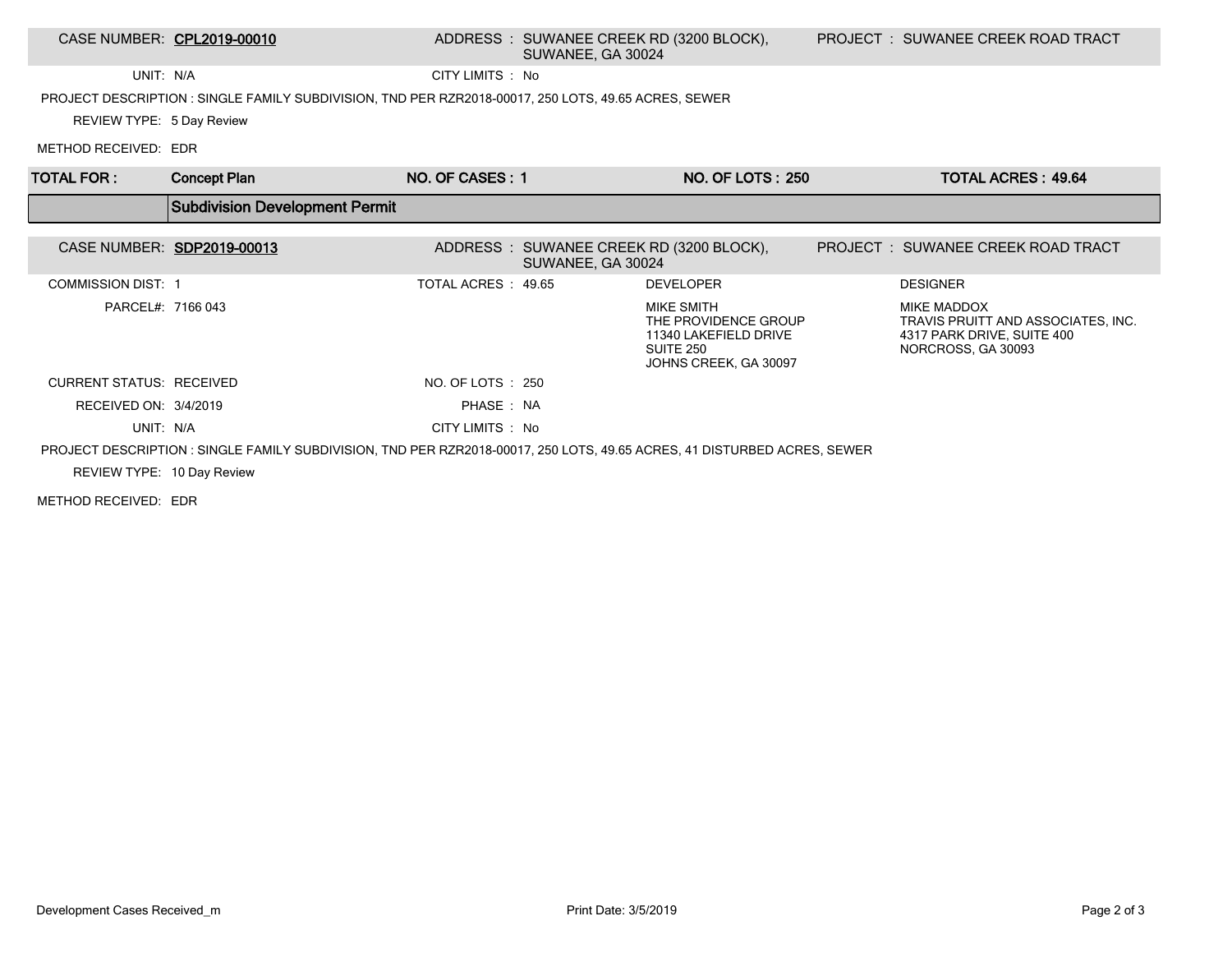| CASE NUMBER: SDP2019-00014      |                                                                                                                            |                     | ADDRESS: OLD FRIENDSHIP RD (4000 BLOCK),<br><b>BUFORD, GA 30518</b> |                                                                                                       | PROJECT: OLD FRIENDSHIP ROAD                                                                            |  |
|---------------------------------|----------------------------------------------------------------------------------------------------------------------------|---------------------|---------------------------------------------------------------------|-------------------------------------------------------------------------------------------------------|---------------------------------------------------------------------------------------------------------|--|
| <b>COMMISSION DIST: 4</b>       |                                                                                                                            | TOTAL ACRES : 22.70 |                                                                     | <b>DEVELOPER</b>                                                                                      | <b>DESIGNER</b>                                                                                         |  |
| PARCEL#: 1003 002               |                                                                                                                            |                     |                                                                     | <b>KEITH BREEDLOVE</b><br>LAKES PARKWAY 11, LLC<br>4705 HAMILTON MILL ROAD<br><b>BUFORD, GA 30518</b> | <b>MICHAEL CASEY</b><br>RINGO, ABERNATHY AND ASSOCIATES.<br>INC.<br>174 DACULA ROAD<br>DACULA, GA 30019 |  |
| <b>CURRENT STATUS: RECEIVED</b> |                                                                                                                            | NO. OF LOTS : 22    |                                                                     |                                                                                                       |                                                                                                         |  |
| RECEIVED ON: 3/5/2019           |                                                                                                                            | PHASE: NA           |                                                                     |                                                                                                       |                                                                                                         |  |
| UNIT: N/A                       |                                                                                                                            | CITY LIMITS : No    |                                                                     |                                                                                                       |                                                                                                         |  |
|                                 | PROJECT DESCRIPTION : SINGLE FAMILY SUBDIVISION, R-100 PER RZR2014-00014, 22 LOTS, 22.7 ACRES, 2.8 DISTURBED ACRES, SEPTIC |                     |                                                                     |                                                                                                       |                                                                                                         |  |
| REVIEW TYPE: 10 Day Review      |                                                                                                                            |                     |                                                                     |                                                                                                       |                                                                                                         |  |
| METHOD RECEIVED: EDR            |                                                                                                                            |                     |                                                                     |                                                                                                       |                                                                                                         |  |
| TOTAL FOR : I                   | <b>Subdivision Development</b><br>Permit                                                                                   | NO. OF CASES: 2     |                                                                     | <b>NO. OF LOTS: 272</b>                                                                               | <b>TOTAL ACRES: 72.35</b>                                                                               |  |
|                                 |                                                                                                                            |                     |                                                                     |                                                                                                       |                                                                                                         |  |
| <b>GRAND TOTALS</b>             |                                                                                                                            | NO. OF CASES: 4     |                                                                     | <b>NO. OF LOTS: 522</b>                                                                               | TOTAL ACRES: 124.39                                                                                     |  |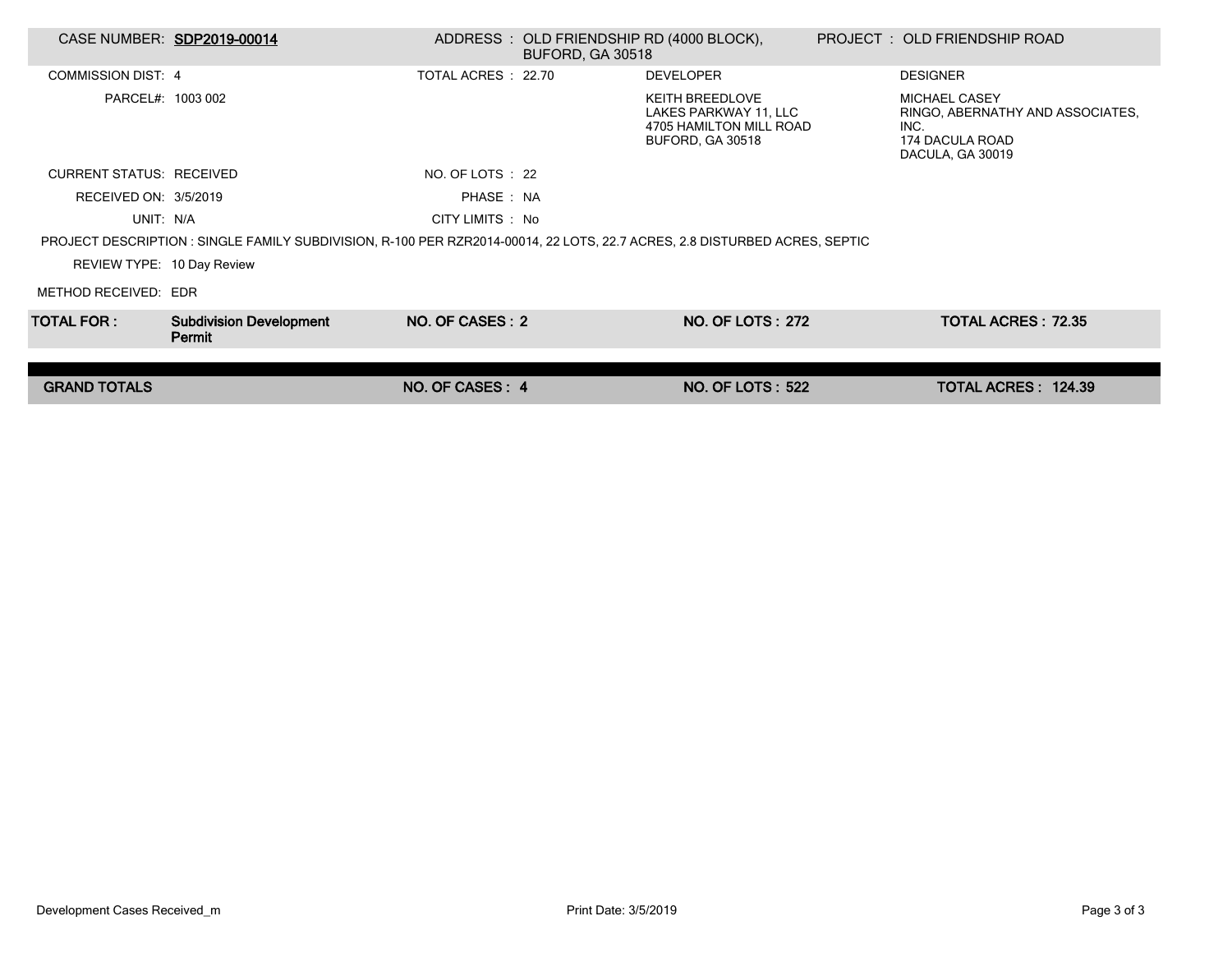

### Gwinnett County Department of Planning & Development

From 2/27/2019 to 3/5/2019

# Gwinnett

|                                      | <b>Commercial Development Permit</b>                                                                                                                          |                    |          |                                                                                   |                                                                                     |
|--------------------------------------|---------------------------------------------------------------------------------------------------------------------------------------------------------------|--------------------|----------|-----------------------------------------------------------------------------------|-------------------------------------------------------------------------------------|
| CASE NUMBER: CDP2019-00042           |                                                                                                                                                               |                    | GA 30045 | ADDRESS: 649 WINDER HWY, LAWRENCEVILLE,                                           | <b>PROJECT : WINDER HIGHWAY RETAIL CENTER</b>                                       |
| COMMISSION DIST: 4                   |                                                                                                                                                               | TOTAL ACRES : 5.15 |          | <b>DEVELOPER</b>                                                                  | <b>DESIGNER</b>                                                                     |
| PARCEL#: 5207 003                    |                                                                                                                                                               |                    |          | MIKE PANJWANI<br>WINDER PROPERTIES, LLC<br>2363 SEABORN PLACE<br>DULUTH, GA 30097 | JON EVANS<br>EVANS DESIGN GROUP, INC.<br>4755 SUMMER SONG COURT<br>BUFORD, GA 30519 |
| CURRENT STATUS: RECEIVED             |                                                                                                                                                               | NO. OF LOTS : N/A  |          |                                                                                   |                                                                                     |
| RECEIVED ON: 2/27/2019               |                                                                                                                                                               | PHASE: NA          |          |                                                                                   |                                                                                     |
| UNIT: N/A                            |                                                                                                                                                               | CITY LIMITS : Yes  |          |                                                                                   |                                                                                     |
| ACRES, 138 NEW PARKING SPACES, SEWER | PROJECT DESCRIPTION : CITY OF LAWRENCEVILLE, WINDER HIGHWAY RETAIL CENTER, BG, NEW 25,000 SQ FT, 1 STORY, NEW 4,510 SQ FT, 1 STORY, 5.15 ACRES, 4.2 DISTURBED |                    |          |                                                                                   |                                                                                     |

REVIEW TYPE: 10 Day Review

METHOD RECEIVED: EDR

|                           | CASE NUMBER: CDP2019-00044 |                     | GA 30024 | ADDRESS: 3655 WINDSOR PARK DR, SUWANEE,                                              | <b>PROJECT : SOUTHEASTERN FREIGHT LINES N.</b><br><b>ATL</b>                        |
|---------------------------|----------------------------|---------------------|----------|--------------------------------------------------------------------------------------|-------------------------------------------------------------------------------------|
| <b>COMMISSION DIST: 1</b> |                            | TOTAL ACRES : 43.83 |          | <b>DEVELOPER</b>                                                                     | <b>DESIGNER</b>                                                                     |
| PARCEL#: 7209 032         |                            |                     |          | W.T. BROGDON<br>SOUTHEASTERN FREIGHT LINES<br>420 DAVEGA ROAD<br>LEXINGTON, SC 29073 | <b>HOWARD RAY</b><br>HRC, INC.<br>6554 EAST CHURCH STREET<br>DOUGLASVILLE, GA 30134 |
| CURRENT STATUS: RECEIVED  |                            | NO. OF LOTS : N/A   |          |                                                                                      |                                                                                     |
| RECEIVED ON: 2/28/2019    |                            | PHASE: NA           |          |                                                                                      |                                                                                     |
| UNIT: N/A                 |                            | CITY LIMITS : Yes   |          |                                                                                      |                                                                                     |

 PROJECT DESCRIPTION : CITY OF SUWANEE, SOUTHEASTERN FREIGHT LINES N. ATL, M-1, NEW 48,041 SQ FT, 1 STORY, NEW 30,918 SQ FT, 1 STORY, 43.83 ACRES, 11.56 DISTURBED ACRES, SEWER

REVIEW TYPE: 10 Day Review

METHOD RECEIVED: EDR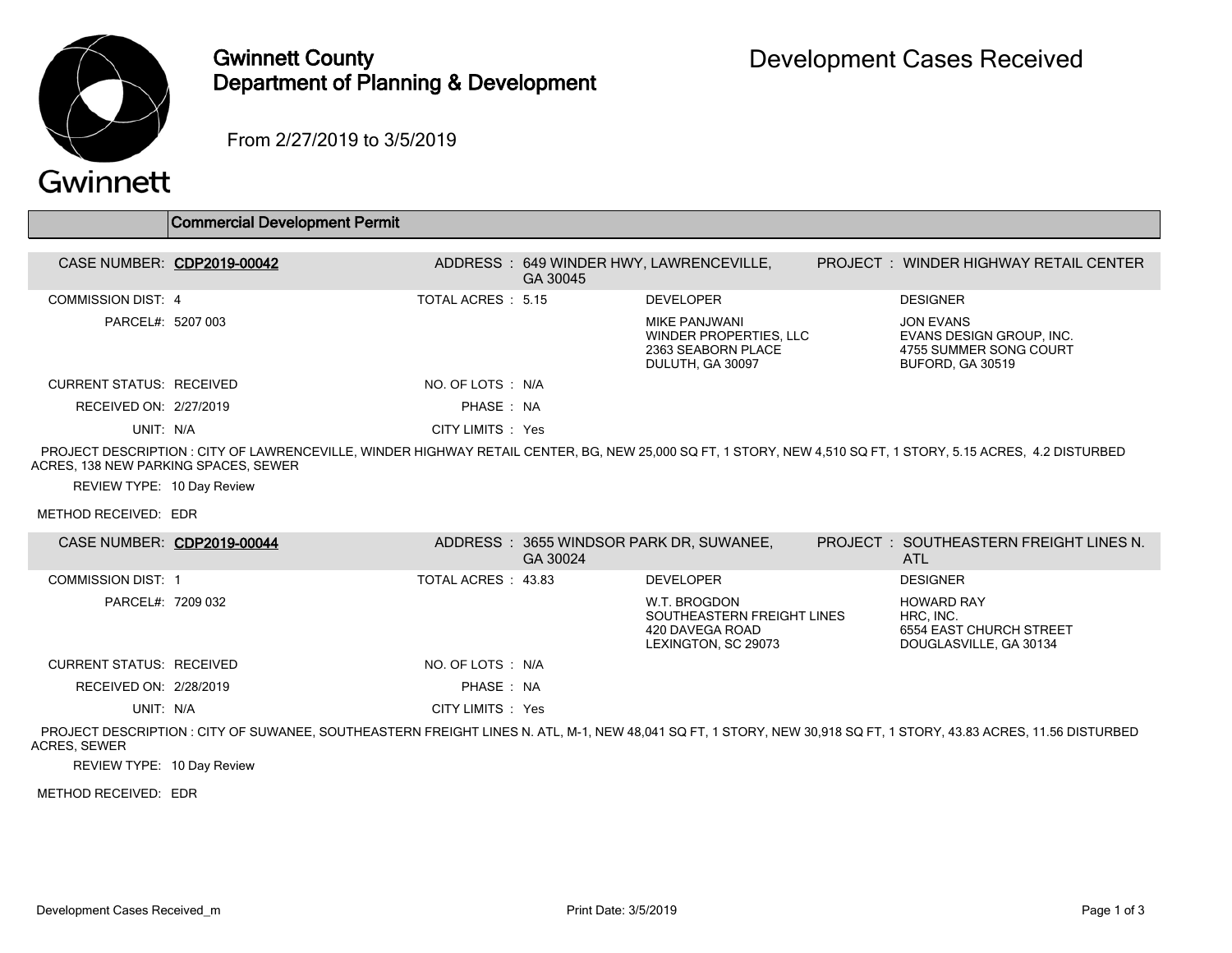| CASE NUMBER: CDP2019-00045      |                                                                                                                                                                                                                                                                        |                     | ADDRESS: SUWANEE DAM RD, SUWANEE, GA<br>30024 |                                                                                                                                    | PROJECT: SUWANEE VILLAGE                                                                                                                     |
|---------------------------------|------------------------------------------------------------------------------------------------------------------------------------------------------------------------------------------------------------------------------------------------------------------------|---------------------|-----------------------------------------------|------------------------------------------------------------------------------------------------------------------------------------|----------------------------------------------------------------------------------------------------------------------------------------------|
| <b>COMMISSION DIST: 1</b>       |                                                                                                                                                                                                                                                                        | TOTAL ACRES : 14.08 |                                               | <b>DEVELOPER</b>                                                                                                                   | <b>DESIGNER</b>                                                                                                                              |
| PARCEL#: 7236 093               |                                                                                                                                                                                                                                                                        |                     |                                               | <b>TYLER GAINES</b><br>POLLACK SHORES REAL ESTATE<br><b>GROUP</b><br>5605 GLENRIDGE DRIVE<br><b>SUITE 775</b><br>ATLANTA, GA 30342 | <b>CHRISTOPHER HARRELL</b><br>SUMMIT ENGINEERING CONSULTANTS,<br>INC.<br>6250 SHILOH ROAD<br>SUITE 100<br>ALPHARETTA, GA 30005               |
| <b>CURRENT STATUS: RECEIVED</b> |                                                                                                                                                                                                                                                                        | NO. OF LOTS : N/A   |                                               |                                                                                                                                    |                                                                                                                                              |
| RECEIVED ON: 2/28/2019          |                                                                                                                                                                                                                                                                        | PHASE: NA           |                                               |                                                                                                                                    |                                                                                                                                              |
| UNIT: N/A                       |                                                                                                                                                                                                                                                                        | CITY LIMITS : Yes   |                                               |                                                                                                                                    |                                                                                                                                              |
|                                 | PROJECT DESCRIPTION : CITY OF SUWANEE, SUWANEE VILLAGE, MIXED USE DEVELOPMENT, PMHD, 4 MULTI FAMILY BUILDINGS, 281 UNITS TOTAL, NEW RETAIL 11,000 SQ FT, 1<br>STORY, NEW RETAIL 7,000 SQ FT, 1 STORY, 14.08 ACRES, 10.4 DISTURBED ACRES, 491 NEW PARKING SPACES, SEWER |                     |                                               |                                                                                                                                    |                                                                                                                                              |
| REVIEW TYPE: 10 Day Review      |                                                                                                                                                                                                                                                                        |                     |                                               |                                                                                                                                    |                                                                                                                                              |
| METHOD RECEIVED: EDR            |                                                                                                                                                                                                                                                                        |                     |                                               |                                                                                                                                    |                                                                                                                                              |
| CASE NUMBER: CDP2019-00046      |                                                                                                                                                                                                                                                                        |                     | 30078                                         | ADDRESS: 2775 WEST MAIN ST, SNELLVILLE, GA                                                                                         | PROJECT : O'REILLY - SNELLVILLE                                                                                                              |
| <b>COMMISSION DIST: 3</b>       |                                                                                                                                                                                                                                                                        | TOTAL ACRES : 1.49  |                                               | <b>DEVELOPER</b>                                                                                                                   | <b>DESIGNER</b>                                                                                                                              |
| PARCEL#: 5007 165               |                                                                                                                                                                                                                                                                        |                     |                                               | DAVID KELLY<br>203 TENNESSEE AVENUE<br>SIGNAL MOUNTAIN, TN 37377                                                                   | <b>KYLE SHARPE</b><br>KELLY RICHARDSON INVESTMENTS, LLC LECRAW ENGINEERING, INC.<br>3475 CORPORATE WAY<br><b>SUITE A</b><br>DULUTH, GA 30096 |
| <b>CURRENT STATUS: RECEIVED</b> |                                                                                                                                                                                                                                                                        | NO. OF LOTS : N/A   |                                               |                                                                                                                                    |                                                                                                                                              |
| RECEIVED ON: 2/28/2019          |                                                                                                                                                                                                                                                                        | PHASE: NA           |                                               |                                                                                                                                    |                                                                                                                                              |
| UNIT: N/A                       |                                                                                                                                                                                                                                                                        | CITY LIMITS : Yes   |                                               |                                                                                                                                    |                                                                                                                                              |
|                                 | PROJECT DESCRIPTION : CITY OF SNELLVILLE, O'REILLY - SNELLVILLE, BG, EXISTING 7,686 SQ FT, 1 STORY, 1.487 ACRES, 0.9 DISTURBED ACRES, 33 PARKING SPACES, SEWER                                                                                                         |                     |                                               |                                                                                                                                    |                                                                                                                                              |
| REVIEW TYPE: 10 Day Review      |                                                                                                                                                                                                                                                                        |                     |                                               |                                                                                                                                    |                                                                                                                                              |
| METHOD RECEIVED: EDR            |                                                                                                                                                                                                                                                                        |                     |                                               |                                                                                                                                    |                                                                                                                                              |
| CASE NUMBER: CDP2019-00048      |                                                                                                                                                                                                                                                                        |                     |                                               | ADDRESS: 2823 BROWN RD, BUFORD, GA 30519                                                                                           | PROJECT: SANA PLAZA                                                                                                                          |
| <b>COMMISSION DIST: 4</b>       |                                                                                                                                                                                                                                                                        | TOTAL ACRES : 3.23  |                                               | <b>DEVELOPER</b>                                                                                                                   | <b>DESIGNER</b>                                                                                                                              |
| PARCEL#: 7143 001D              |                                                                                                                                                                                                                                                                        |                     |                                               | <b>ALEX ROSHAN</b><br>SUGARLOAF INTERNATIONAL, LLC<br>1903 SUGARSTONE DRIVE<br>LAWRENCEVILLE, GA 30043                             | <b>JUAN PABLO DEL RIO</b><br>ONE POINT, LLC<br>4163 GLEN MEADOW DRIVE<br>PEACHTREE CORNERS, GA 30092                                         |
| <b>CURRENT STATUS: RECEIVED</b> |                                                                                                                                                                                                                                                                        | NO. OF LOTS : N/A   |                                               |                                                                                                                                    |                                                                                                                                              |
| RECEIVED ON: 3/4/2019           |                                                                                                                                                                                                                                                                        | PHASE : NA          |                                               |                                                                                                                                    |                                                                                                                                              |